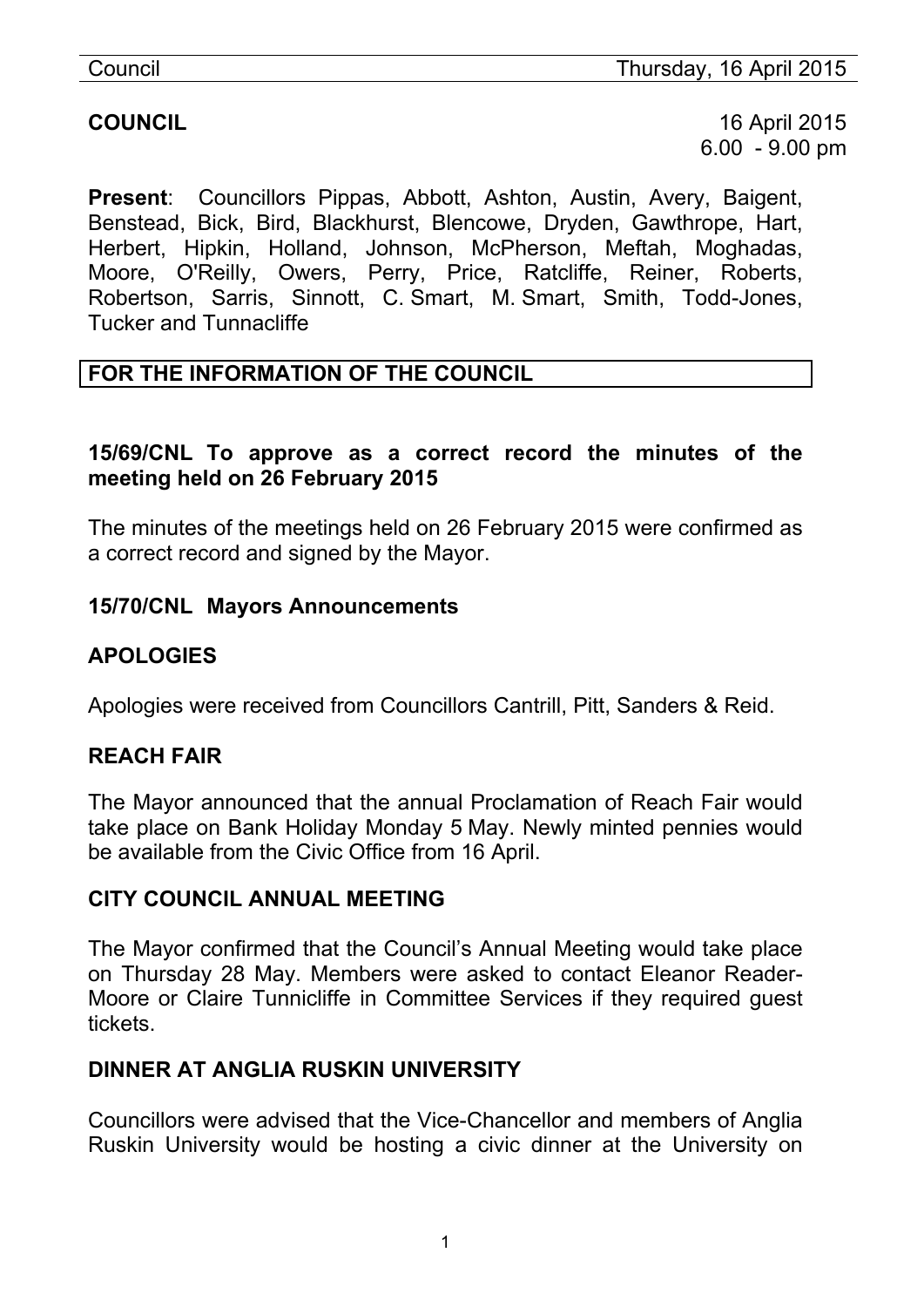Thursday, 17 September; further details would be circulated in due course.

# **ELECTIONS**

The Mayor expressed sincere appreciation to those Members who had decided not to stand at the next election on 7 May for the service they had given to the City of Cambridge

# **DECLARATIONS OF INTEREST**

No declarations were made.

## **15/71/CNL Public Questions Time**

There were no public questions.

#### **15/72/CNL To consider the recommendations of Committees for Adoption**

**15/72CNLa** Planning Committee 04.02.15: Planning Code of Good **Practice** 

#### **Resolved (unanimously)**

- i. To endorse the approval of the updated Planning Code of Good Practice.
- ii. That the Code be reviewed every two years

#### **15/72CNLb** Civic Affairs\_18.03.15: Members Allowance Scheme

#### **Resolved (by 37 votes to 0)**

- i. That the existing Allowances scheme be continued for 2015/2016 municipal year.
- ii. To review the allowances scheme in 2015/16, noting that a report would be submitted to the June Civic Affairs Committee seeking approval for how this will be achieved

iii.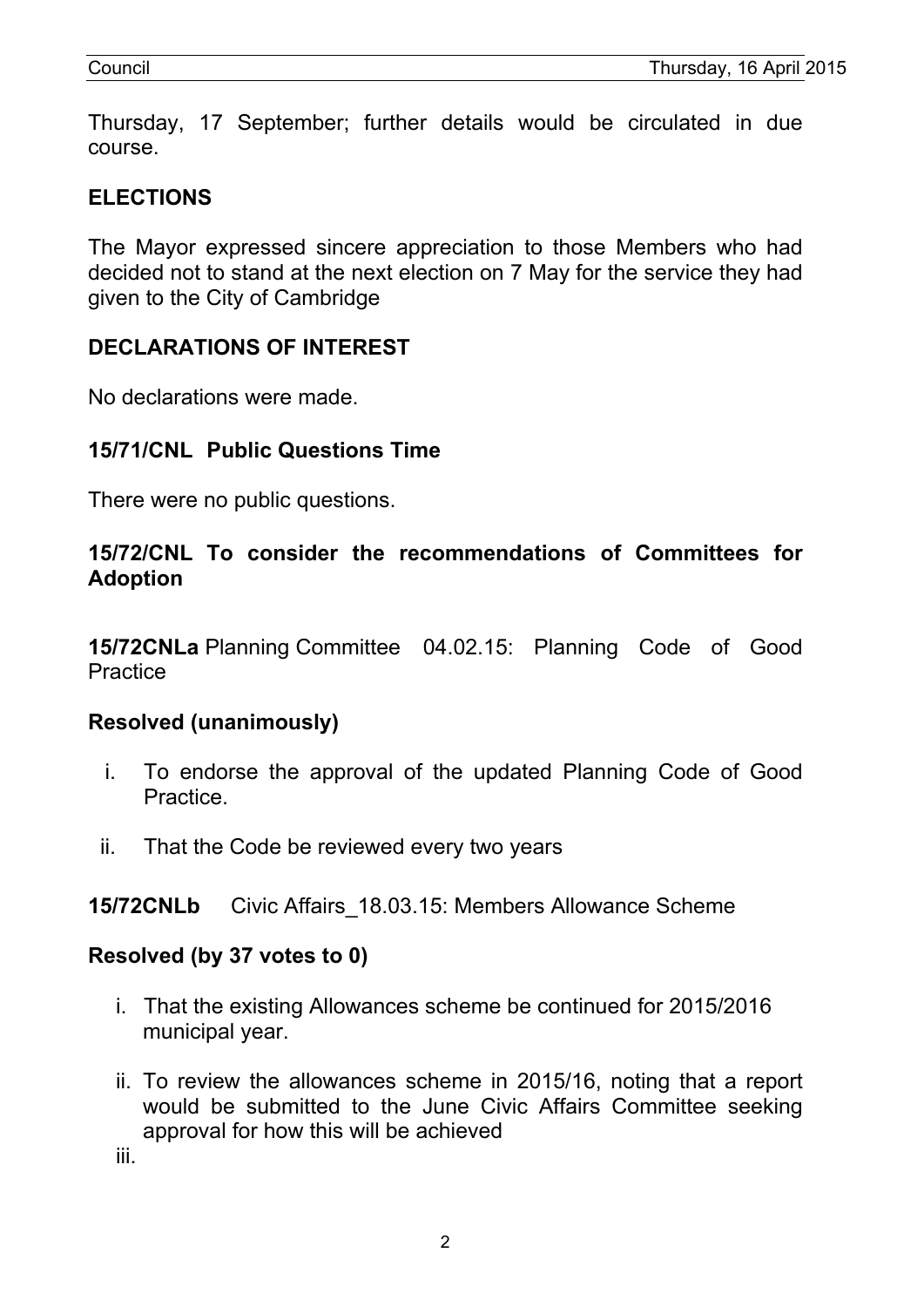# **15/73/CNL To deal with Oral Questions**

**1) Councillor Perry to the Executive Councillor for Community, Arts and Recreation**

**Can the Executive Councillor update Council on the launch of Cambridge Live that happened on April 1st, and inform Council on the proposed summer event programme to be organised by the cultural trust?**

The Executive Councillor confirmed that the launch was successful with free performances and entertainment throughout the day. Cambridge Live staff had been working hard to ensure that it "was business as usual" for the summer programme. The Cambridge 'Big Weekend would be taking place in July, details were soon to be released and the headlining acts remained confidential but this weekend event would be the best the one yet. Regular events such as Midsummer Fair, Jazz and Brass in the Park had also been planned.

### **2) Councillor Sinnott to the Leader**

**Given that the 2012 national election of Police & Crime Commissioners cost tax-payers £50m and given that the budget for Cambridgeshire's PCC's office is £1.2m, would Cllr Herbert join me in welcoming Labour's plan to scrap PCCs and Labour's pledge to safeguard and strengthen Neighbourhood policing?**

The Leader replied that he had two major concerns regarding the changes that had been made by Central Government. Firstly there was no longer a voice from each corner of Cambridgeshire. The Police & Crime Commissioner could not as an individual represent all parts of the County. In the process the accountability of the Chief Constable had also been lost.

## **3) Councillor Smith to the Chair of Civic Affairs**

#### **In light of the County Council's reluctance to accept signatures from an on-line petition, will the City Council review is provisions to ensure that petition signatures can be collected online?**

The Chair advised that the petition referred to did not get submitted using the County Council's own e-petition scheme but another (namely "38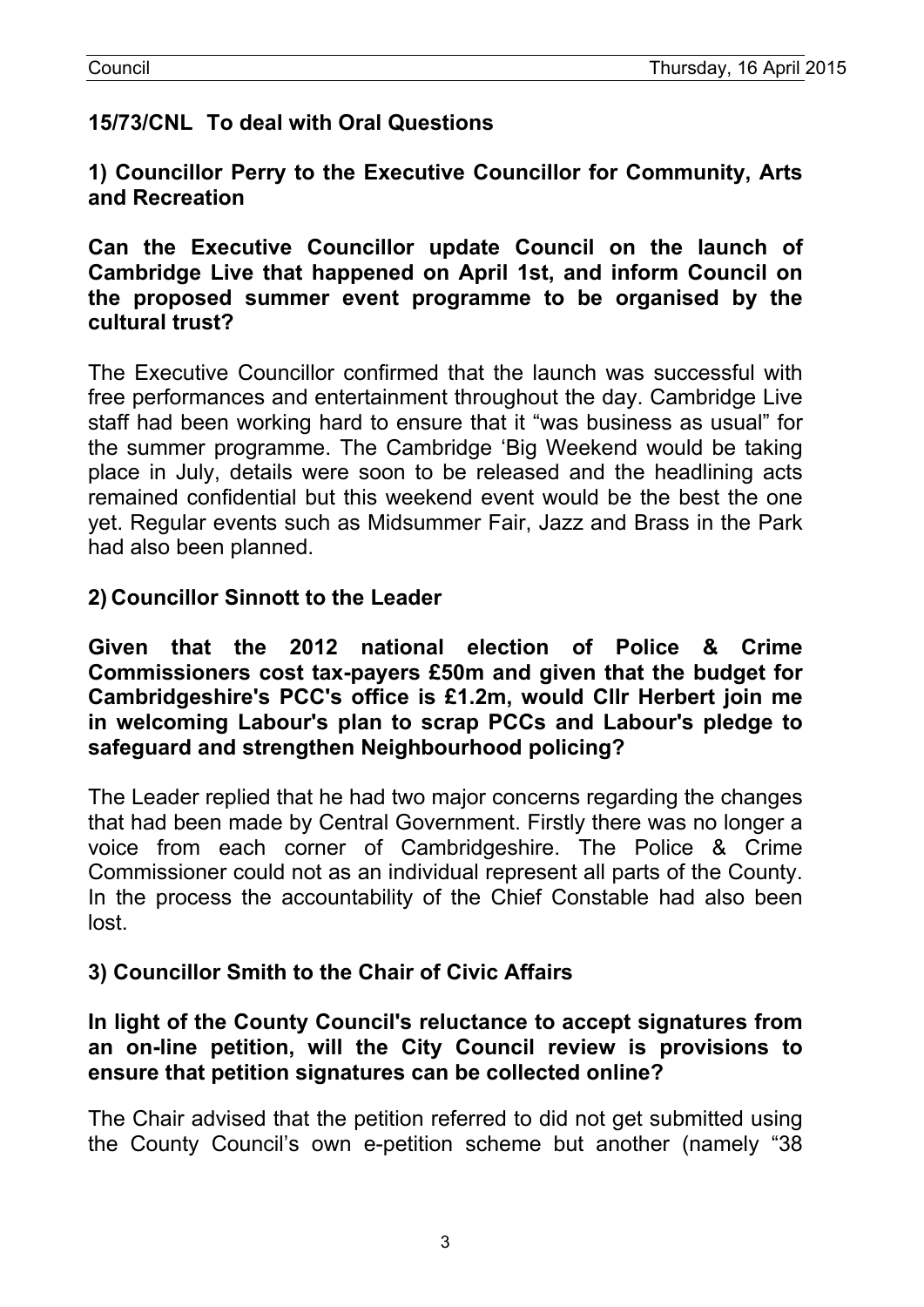degrees") which was difficult to validate on-line who lived, worked or studied in the County.

The City Council has a different e-Petition facility available on the website which is common to many local authorities. There is quidance set out in the Council's Petition Scheme on how to use the e-petition facility and officers will always work with petitioners whilst the petition is live.

However, with the other e-petition products available, it is possible they would not be validated easily or be somehow invalid if applying the current scheme and it would be appropriate to review the scheme and submit a report to Civic Affairs Committee. In the meantime the City Council will continue to take a pragmatic approach in its interpretation of its rules on petitions and public engagement at committee meetings to help ensure people have their say on issues that matter to them.

### **4) Councillor Catherine Smart to the Executive Councillor for Housing**

**Will the Councillor indicate which repairs are classified as emergency, which urgent and which routine? What proportion of each has been dealt with within the time limits during the last six months (or the latest available data)?**

The Executive Councillor responded that the classification of information is set out on the Council's website, as are highlighted below. Performance in all categories are very good and having checked we are not aware of any significant issues about failures recently.

Responsive Repairs categories.

- 1. Emergencies
- 2. Urgent repairs
- 3. Routine repairs
- 1. Emergencies: response target within 24 hours but generally same day as reported and attended within 2-3 hours:
	- blocked drains in certain circumstances
	- serious electrical faults

• faulty smoke alarms, if they are council-installed and you cannot turn them off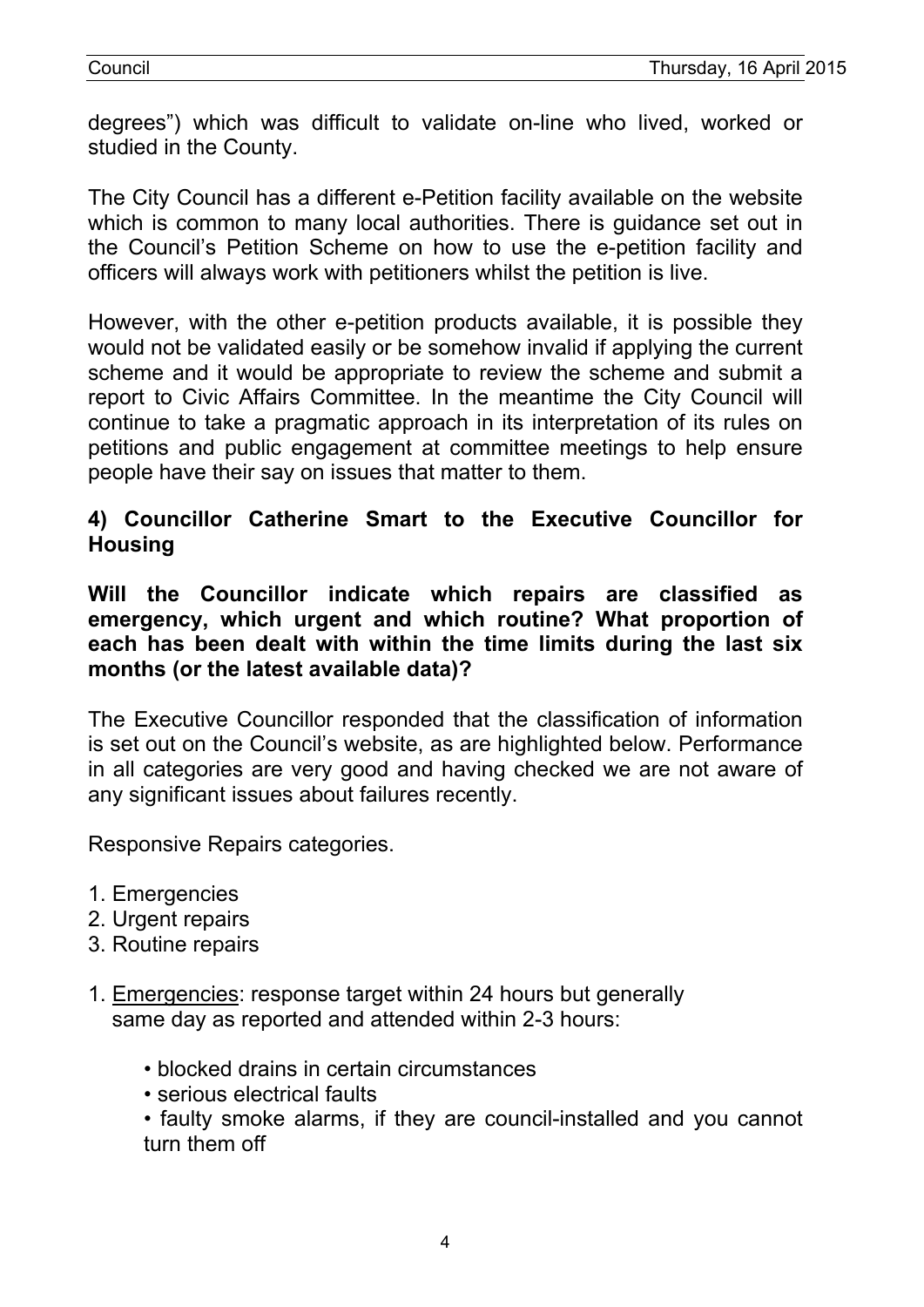- complete power failure
- burst or leaking supply pipes
- a toilet not flushing (if this is your only toilet)
- major overflows (when water is gushing out)
- major roof leaks
- broken heating systems we will provide temporary heating within eight hours if needed
- broken lifts.

Sometimes we can only make safe (temporary repair) and then have to come back later to finish the work, for example out-of-hours repairs or if major work/specialist parts have to be ordered.

In the event of an emergency that is life-threatening or causing major damage to property then we always aim to attend immediately and can divert labour from other works.

### **OVERALL PERFORMANCE APRIL 14 – MARCH 15:**

| Total jobs reported                     | 3703 |
|-----------------------------------------|------|
| Out of hours                            | 1559 |
| Total jobs attended / completed   99.89 |      |
| within 24hr target                      |      |

2. Urgent Repairs: response target within three working days subject to tenant access

- emergency repairs that we have already made safe
- electrical faults where there is no risk of injury
- problems with the hot-water supply
- Leaking waste pipes
- taps that cannot be turned off completely
- minor roof leaks
- faulty entry phones
- broken heating systems (in summer)

Appointments can be made to suit tenants, but this may mean waiting longer.

## **OVERALL PERFORMANCE APRIL 14 – MARCH 15:**

| Total jobs reported |  |                                    | 2062 |
|---------------------|--|------------------------------------|------|
|                     |  | Total jobs attended/completed 2040 |      |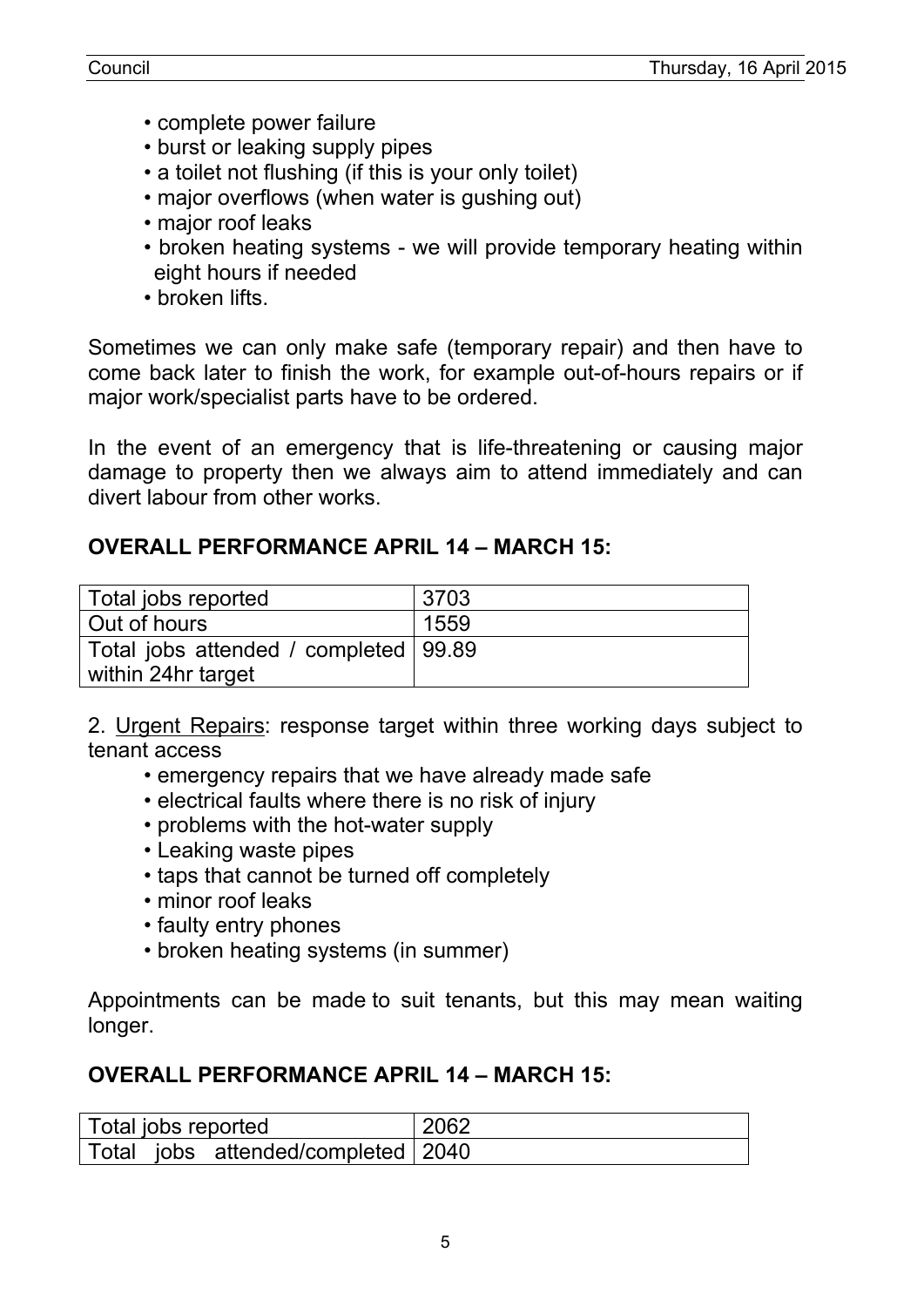Council Thursday, 16 April 2015

| within 3 day target |  |
|---------------------|--|
| ∣% performance      |  |

3. Routine repairs**:** response target **20 working days**, or by later appointment if tenant preference.

- Fireplaces
- Roofs
- Gutters and drainpipes
- Noisy ball valves in toilets
- Broken vents and airbricks
- Minor re-pointing and rendering
- Sinks, baths, kitchen units and fittings
- Plastering
- Woodwork and minor fencing work

## **OVERALL PERFORMANCE APRIL 14 – MARCH 15:**

| Total jobs reported (includes 20146) |    |
|--------------------------------------|----|
| by<br>approx. 2000 jobs              |    |
| sub/contractors)                     |    |
| Total jobs attended/completed 19551  |    |
| within target                        |    |
| % performance                        | 97 |

#### **5) Councillor Dryden to the Executive Councillor Environment, Waste and Public Health**

#### **Resulting in the Ruling Labour Group's programme on launching Ward Blitzes and introducing new eco-friendly waste bins, what has been the response up to now?**

The Executive Councillor advised that the ward blitzes and the provision of litter and dog bins have been presented at area committee since October 2014 as part of the Environmental Data Reports (EDR). To date there had been ten EDR reports presented to committee; including summary reports detailing activity undertaken during 3 of the 5 completed ward blitzes to date (two reports were due at committee between April and June).

At the area committees there had been positive comments received from members and the public. Comments had included thanks for the work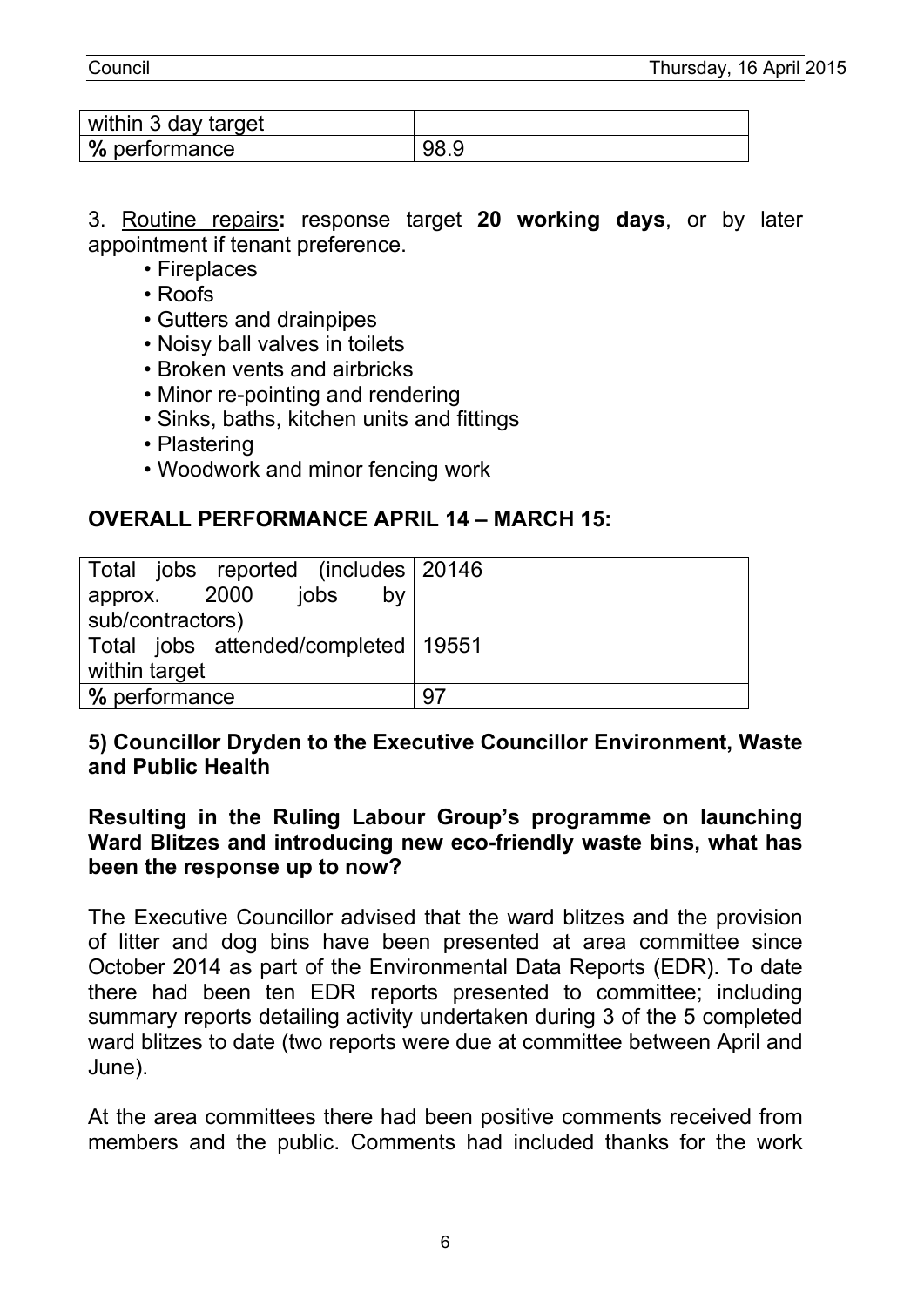undertaken by the street sweepers in the South area, thanks for the dog warden's work in the Coleridge area, vegetation cut back work completed in Cherry Hinton by the City Rangers and volunteers, the park deep cleansing at Green End Road undertaken by the Cleansing teams and the litter educational work undertaken by the enforcement team at Addenbrookes.

To date forty seven sets of litter and recycling bins and eleven dog bin requests had been received through the area committees and installed across the city. Bin requests continued to be received from both members and the public at the area committees and through direct contact with officers. These bins had been provided as part of the project for new and replacement bins on the city's streets and open spaces and are now mapped and available on the Council website.

# **6) Councillor Hipkin to the Leader**

#### **What progress has been made to set up the cross-party group recommended by the Civic Affairs Committee to consider ways in which full council meetings could be terminated at a time convenient to all members?**

The Leader responded that the Civic Affairs Committee on 18 March (which Councillor Hipkin was present at and addressed the Committee) had agreed that a meeting would be convened to discuss Council meetings but this would not take place until after the elections. Those invited will be Group Leaders, the Chair and spokes of Civic Affairs Committee and the Mayor.

## **7) Councillor Baigent to the Leader**

**Given the importance of demountable CCTV in tackling serious antisocial behaviour and incidents at specific locations, how will arrangements be affected by the new lampposts being installed by Balfour Beatty for the County Council?**

The Leader stated that he had been shocked to learn that on two occasions new streetlights poles provided under PFI could not hold CCTV cameras; one of these incidents was Castle Ward that had a wave of petty theft and damage to cars. This particular problem raised a separate issue with Balfour Beatty.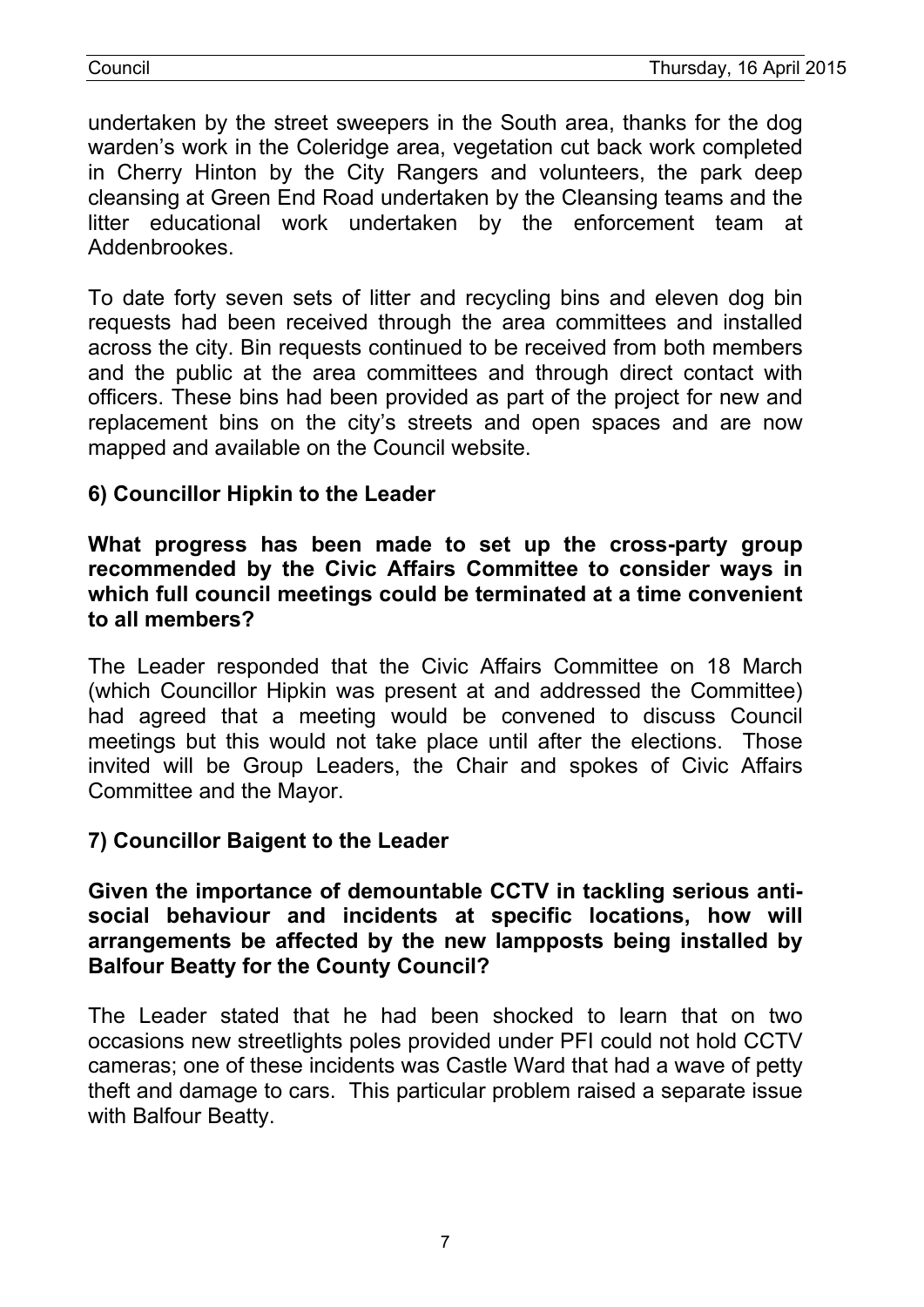Due to this issue there would be periods of time when there would be no CCTV in certain areas in the City. There were a total of six cameras which could not fixed to the new streetlights. This was another example of why there should be a one council approach for the City.

## **8) Councillor Todd-Jones to the Executive Councillor for Housing**

#### **How many City Council homes will we be forced to sell off to fund the ill thought out Tory plans to extend right to buy to Housing Associations and what will that mean for our housing needs register?**

The Executive Councillor for Housing advised that until much more detail behind the recent announcement is known, the impact can only be estimated. The announcement suggested that the Council would be required to sell, at market value, any relets that have a value above the median regional market value.

Using figures quoted in the Policy Exchange document "Ending Expensive Social Tenancies", the following was an estimate of median house prices by bedroom size in the East of England at the end of 2013;

- 1 bed £110,000 2 bed – £149,500 3 bed – £175,000
- 4 bed £280,000

Using the stock valuations in the accounts at the end of March 2014 approximately 70% of the Council's stock at that time was above the median regional value.

If it is assumed that the Council relets approximately 350 of its properties each year that will fall under this initiative, the Council could lose approximately 245 properties a year.

It was not possible to quantify the impact on the Housing Register without thorough analysis. However, clearly with fewer properties available to let, waiting times for housing will increase. There were more three bedroom or larger properties above the median regional value than one or two bedroom properties. Therefore the impact would be greater on families.

The following Oral Questions were also tabled, but owing to the expiry of the period of time permitted, were not covered during the meeting: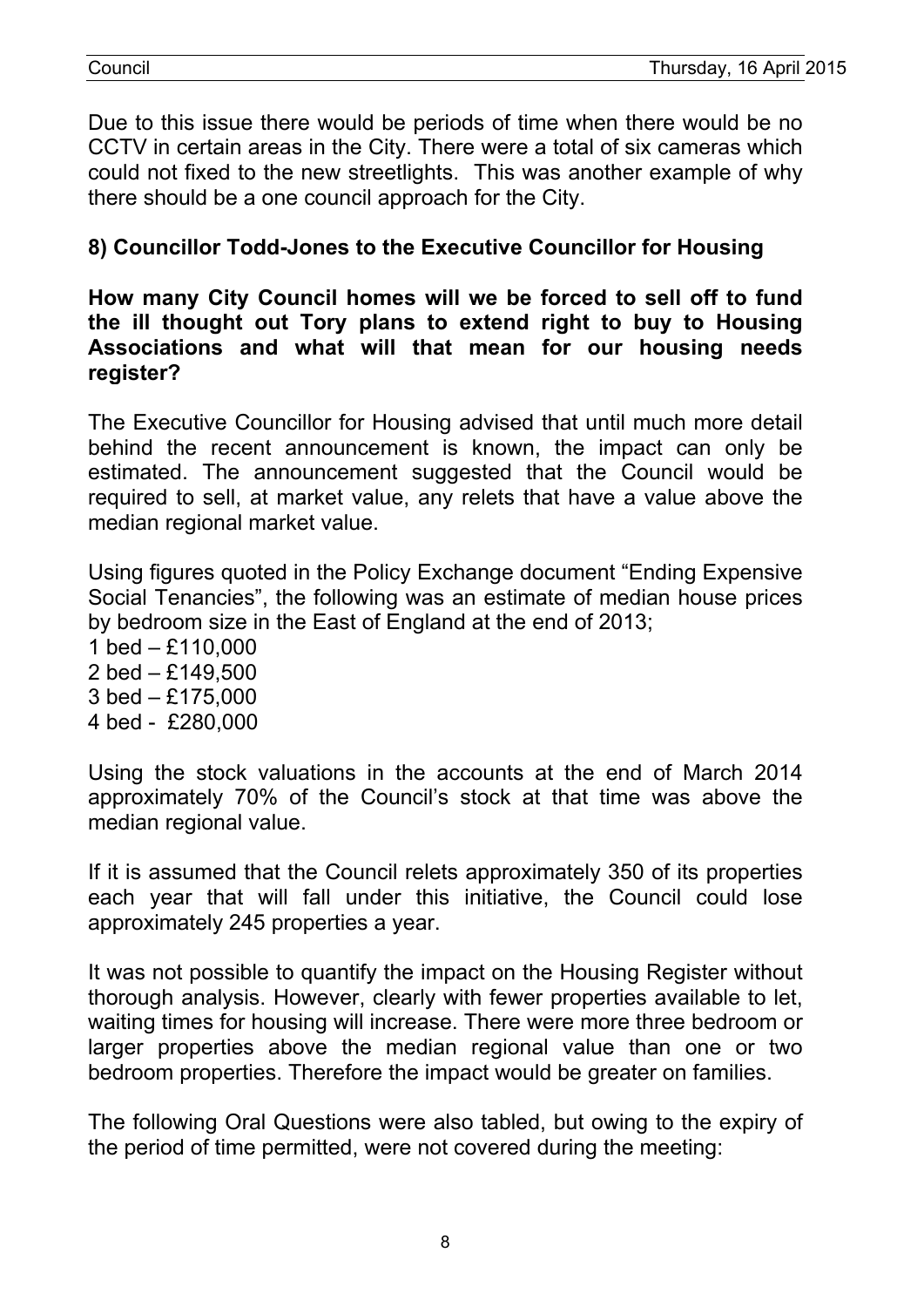**9) Councillor Ratcliffe to the Leader.**

**Are the City Council cutting policing services in Cambridge?**

**10) Councillor Hart to the LeaderWhat consultation and communication has taken place by the County Council with the City Council on potential plans to cut street lighting after midnight in the city?**

## **15/74/CNL To consider the following Notices of Motion**

#### **Cambridge Central Library**

Councillor M Smart asked for the Council's consent under Procedure Rule 26 to alter the original motion.

This request was carried **nem con**

Councillor M Smart then proposed and Councillor Ratcliffe seconded the following motion (alteration to text shown in italics).

#### Cambridge Central Library

The Council recognises the severe financial problems faced by all councils, including Cambridgeshire County Council being forced to make £30 million cuts in 2015/16 because of the latest annual 7% cut in Coalition Government funding, at a time of major pressures from rapidly rising adult care costs.

The Council considers that library provision is a key priority including for disadvantaged areas of the city and where use is greatest in the centre of Cambridge.

*The Council welcomes the referral decision this week by the County Council and calls on the County Council to begin a fresh review on options for the Central Library, the Cambridgeshire Collection and the City Council archive, and to undertake a full consultation with residents, local organisations and the City Council before any final decisions are made, given that*

• the planned 3rd floor changes were not properly consulted on, nor the risks of the proposed changes fully assessed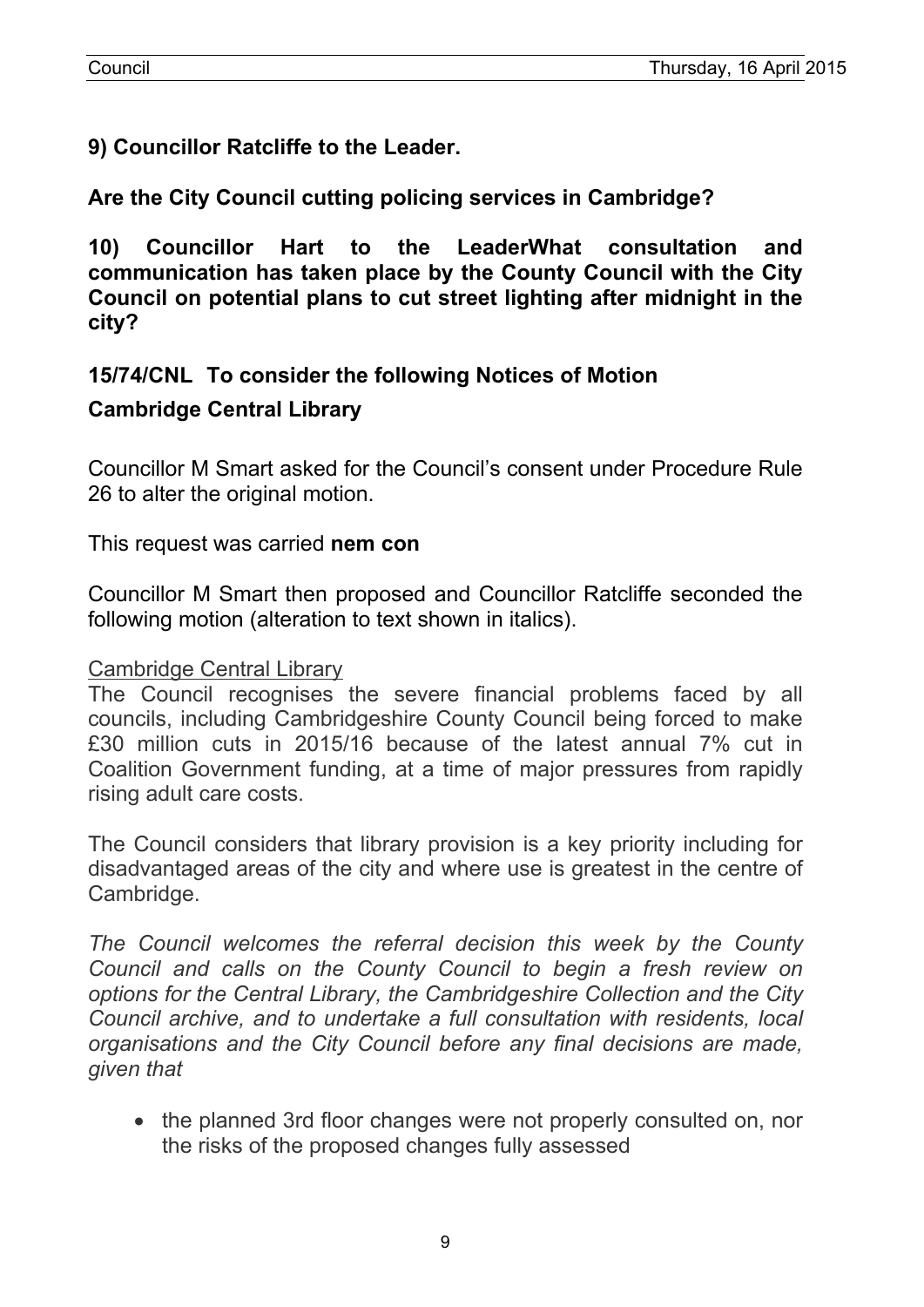- usage of the space in Central Library is increasing, including for study by young people as the city's population grows
- decisions on plans for relocating the Cambridgeshire Collection to Ely have not been finalised, including the need to take account of public consultation there too
- other alternatives to increase income and increase business use, to compensate for the cuts to the libraries budget, need to be considered instead of the loss of a whole floor in the Central Library.

Councillor Austin proposed and Councillor Bick seconded the following amendment to motion (deleted text struck through and additional text underlined):

The Council recognises the severe financial problems faced by all councils, including Cambridgeshire County Council being forced to make £30 million cuts in 2015/16 because of the latest annual 7% cut in Coalition Government funding, at a time of major pressures from rapidly rising adult care costs.

The Council considers that library provision is a key priority including for disadvantaged areas of the city and where use is greatest in the centre of Cambridge.

*The Council welcomes the referral decision this week by the County Council and calls on the County Council to begin a fresh review on options for the Central Library, the Cambridgeshire Collection and the City Council archive, and to undertake a full consultation with residents, local organisations and the City Council before any final decisions are made, given that*

- the planned 3rd floor changes were not properly consulted on, nor the risks of the proposed changes fully assessed
- usage of the space in Central Library is increasing, including for study by young people as the city's population grows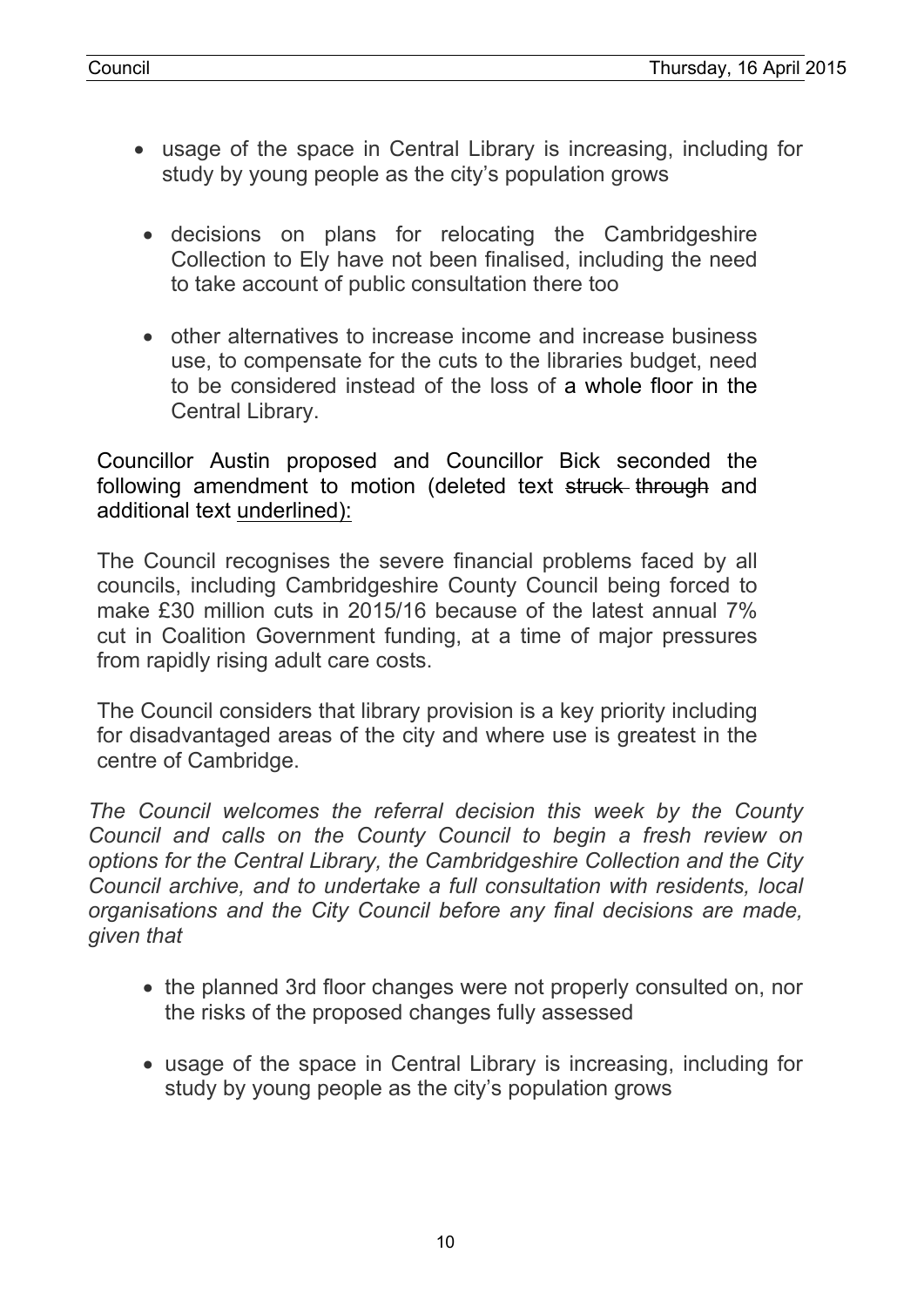- decisions on plans for relocating the Cambridgeshire Collection to Ely have not been finalised, including the need to take account of public consultation there too
- other alternatives to increase income and increase business use, to compensate for the cuts to the libraries budget, need to be considered instead of the loss of a whole floor in the Central **Library**
- Council meantime requests City Council Officers to bring a report to the appropriate scrutiny committee on the city's interests in the future location of Cambridgeshire Collection and the City Council Archive, noting that the latter was only deposited in the County Archive on the condition it was kept in the city.

On a show of hands the amendment was supported by 35 votes to 0.

### **Resolved** (by 36 votes to 0) that:

#### Cambridge Central Library.

The Council recognises the severe financial problems faced by all councils, including Cambridgeshire County Council, being forced to make £30 million cuts in 2015/16 because of the latest annual 7% cut in Coalition Government funding, at a time of major pressures from rapidly rising adult care costs.

The Council considers that library provision is a key priority including for disadvantaged areas of the city and where use is greatest in the centre of Cambridge.

The Council considers that library provision is a key priority including for disadvantaged areas of the city and where use is greatest in the centre of Cambridge.

The Council welcomes the referral decision this week by the County Council and calls on the County Council to begin a fresh review on options for the Central Library, the Cambridgeshire Collection and the City Council archive, and to undertake a full consultation with residents, local organisations and the City Council before any final decisions are made, given that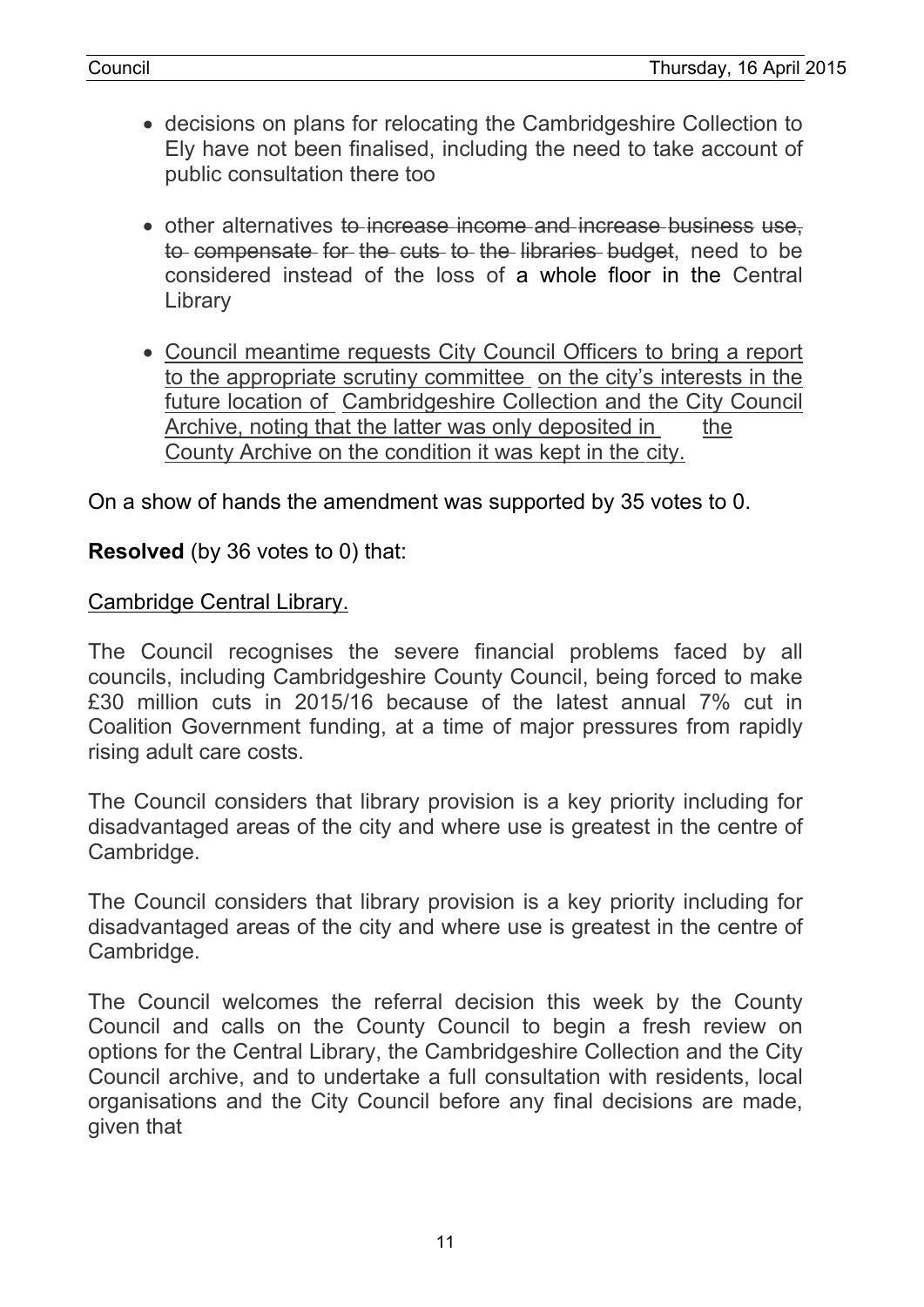- the planned 3rd floor changes were not properly consulted on, nor the risks of the proposed changes fully assessed
- usage of the space in Central Library is increasing, including for study by young people as the city's population grows
- decisions on plans for relocating the Cambridgeshire Collection to Ely have not been finalised, including the need to take account of public consultation there too
- other alternatives need to be considered instead of the loss of a whole floor in the Central Library.
- Council meantime requests City Council Officers to bring a report to the appropriate scrutiny committee on the city's interests in the future location of Cambridgeshire Collection and the City Council Archive, noting that the latter was only deposited in the County Archive on the condition it was kept in the city.

#### **General Funds Investment**

Councillors Avery proposed and Councillor Bick seconded the follow motion:

#### General Funds Investment

Council calls on the Executive to reconsider the priority it has adopted use the council's general funds to invest in commercial property a building more affordable homes for the people of the City.

Councillor Price proposed and Councillor Owers seconded the following amendment to motion (deleted text struck through and additional underlined):

Council calls on the Executive to reconsider the priority it has adopted use the council's general funds to invest in commercial property a building more affordable homes for the people of the City notes the previous Liberal Democrat administration never properly scruting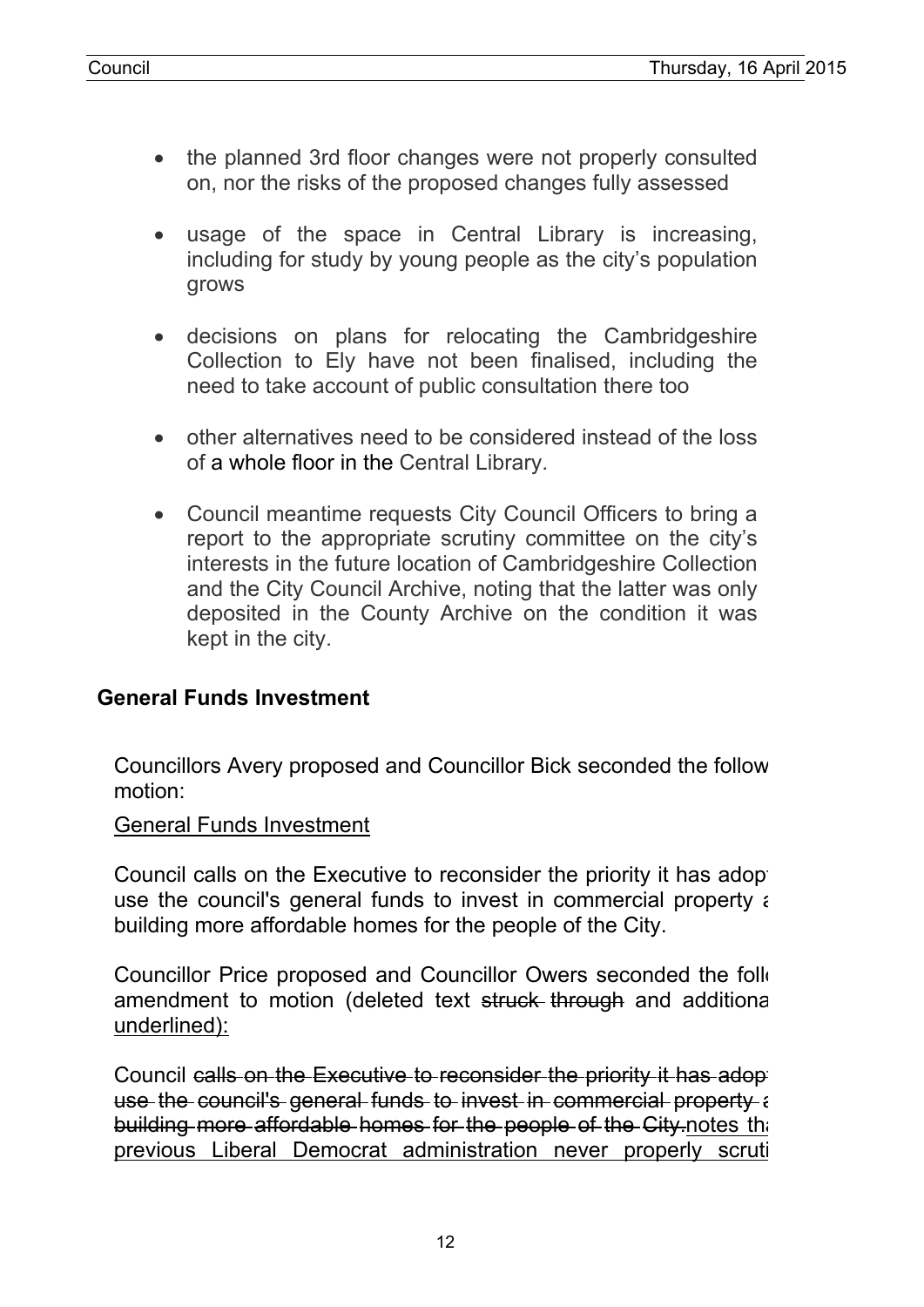Cambridge City Council's underlying financial position, partic earmarked reserves. As a result, this council obtained a very poor  $\overline{\phantom{a}}$ on millions of pounds of public money that could have been invest produce revenue streams. Such income could have ameliorate national spending cuts voted through by Julian Huppert in Westmin and prevented the cuts to frontline services proposed by the last L Democrat administration.

Council notes that Labour's 2015/16 budget proposal to inve commercial property, rather than allow money to gain pitiful intere bank deposits, will produce important income that will allow this council protect crucial services, and that the Liberal Democrats' plans necessitate swingeing cuts in future years that they have so far fail identify.

Furthermore, Council recognises that over the fourteen years of Liberal Democrat administration in Cambridge insufficient priority given to the needs of the intermediate housing market. Their failure address this has resulted in a lack of options for the significant numler 'intermediate market' residents who have no priority for social ho whilst rocketing private rents and unaffordable market sale prices created an acute affordability crisis.

Council acknowledges that under the new Labour administration has been a welcome step change in the Council's approach to ta this including:

- $i.$  An in-depth report on the Intermediate market considered b new Housing Scrutiny Committee in September 2014
- $ii.$  A comprehensive review of the City's Housing Strategy in 20 include full consideration of the Intermediate Market and p rental sector.
- iii. The creation of an  $£8,000,000$  Invest for Income Fund in 2015/16 Budget with a clearly identified priority for investing General Fund housing, putting to good use the funds left previously unused by the Liberal Democrats.
- iv. Resourcing greater enforcement against bad landlords in private sector and introducing a Cambridge Landlord Accredi and Safety Scheme to work with good landlords.
- v. Appointing a permanent Empty Homes officer backed up £200,000 of funding to bring empty homes back into use.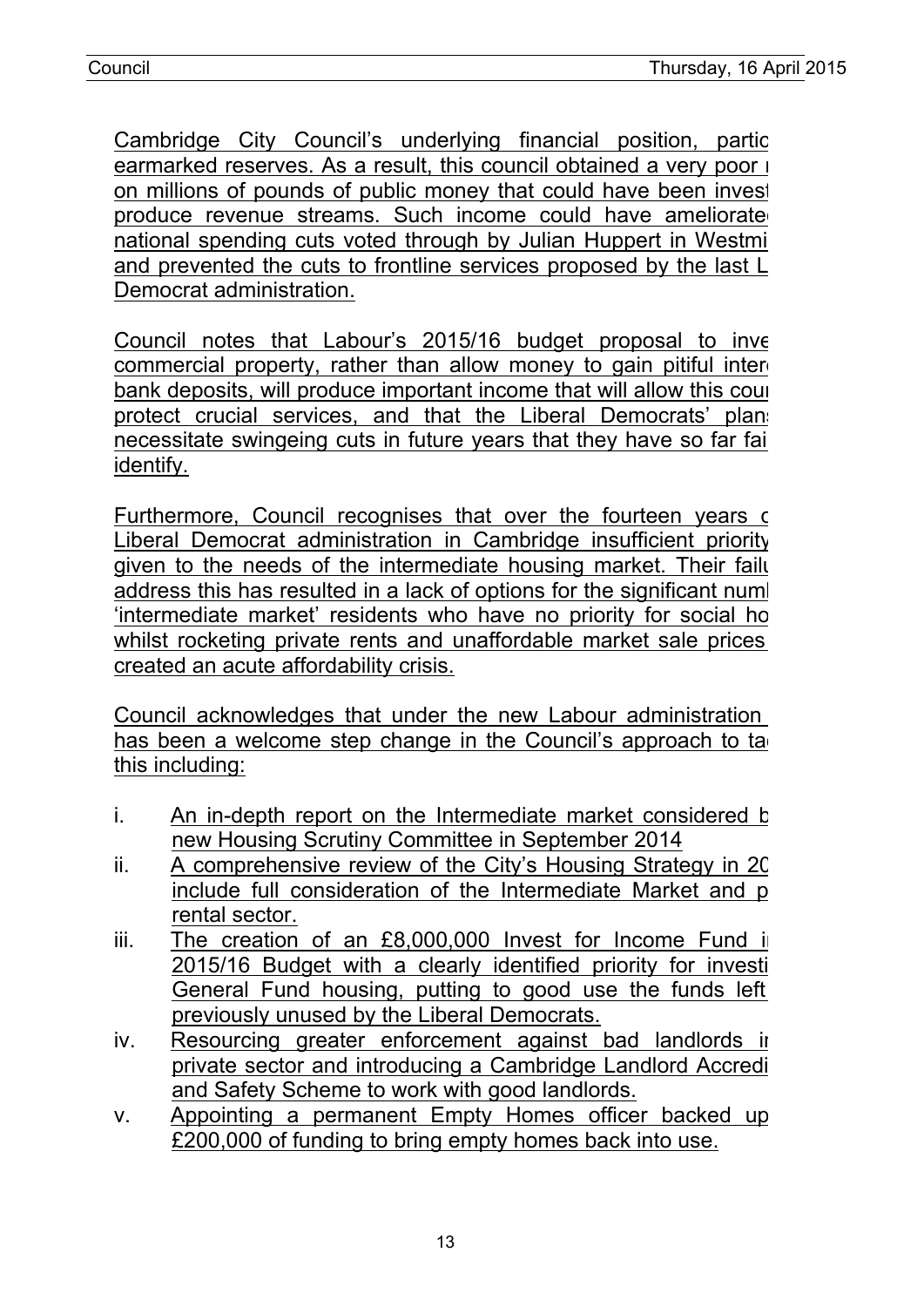vi. Considering options for a social letting agency to offer alternative to high fee high street letting and manage agencies, including looking at best practice from other co such as Havering.

The Council also notes that the City Deal is enabling work with partners. such as South Cambridgeshire District and Cambridgeshire C Councils, the University and business leaders to deliver at least additional homes to those already planned across the Greater Camt area, including considering options for both Special Purpose Vel and Joint Ventures for intermediate housing on sites in public ownership and investment opportunities with partners.

It therefore resolves to continue to seek every opportunity to tack many years of Liberal Democrat neglect of this key section of the population and to ensure that Cambridge is a City where all households can have an affordable and good quality local home.

On a show of hands the amendment was carried by 25 votes to 11.

**Resolved** (by 25 votes to 0) that:

Council notes that the previous Liberal Democrat administration never properly scrutinised Cambridge City Council's underlying financial position, particularly earmarked reserves. As a result, this council obtained a very poor return on millions of pounds of public money that could have been invested to produce revenue streams. Such income could have ameliorated the national spending cuts voted through by Julian Huppert in Westminster, and prevented the cuts to frontline services proposed by the last Liberal Democrat administration.

Council notes that Labour's 2015/16 budget proposal to invest in commercial property, rather than allow money to gain pitiful interest in bank deposits, will produce important income that will allow this council to protect crucial services, and that the Liberal Democrats' plans will necessitate swingeing cuts in future years that they have so far failed to identify.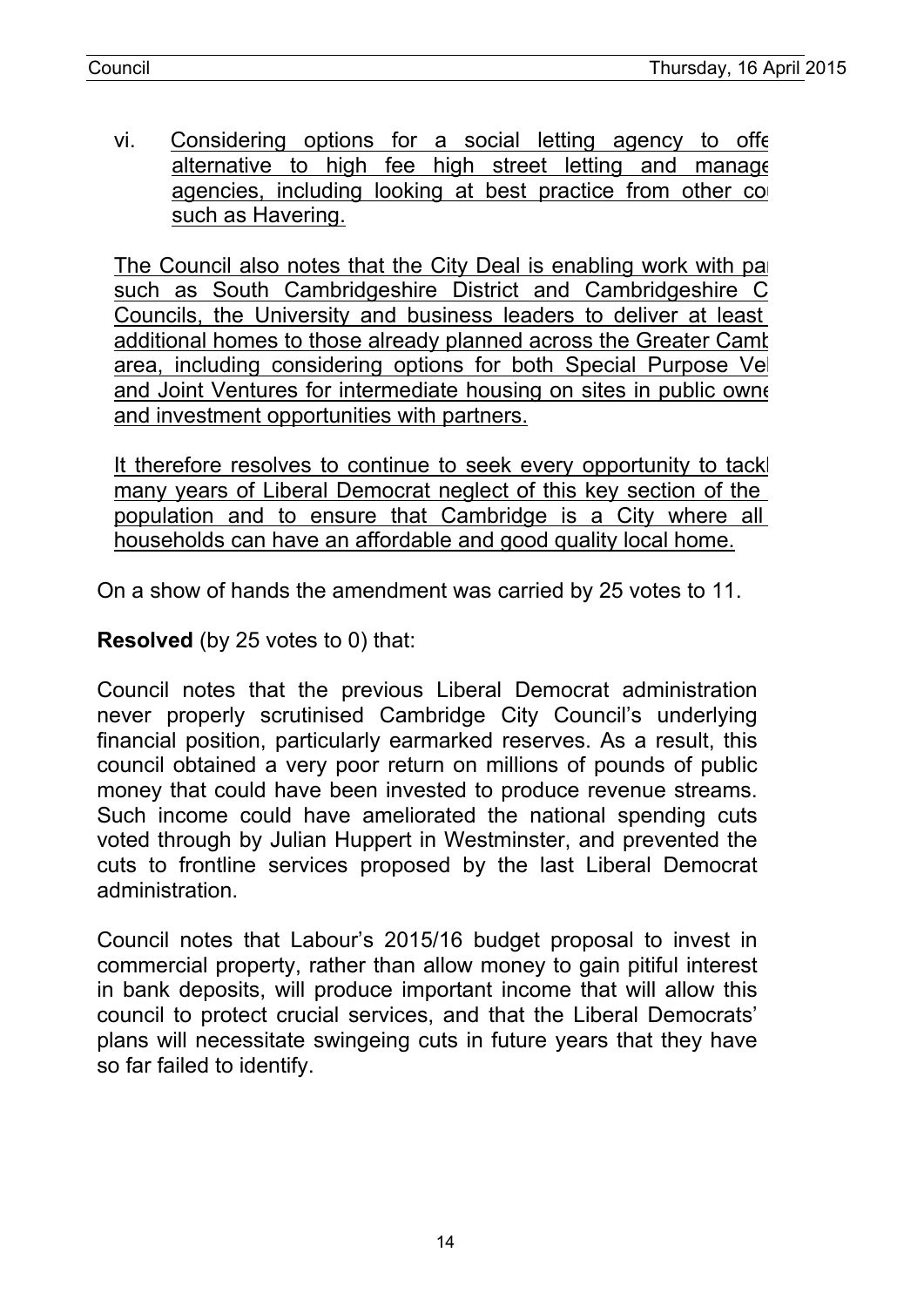Furthermore, Council recognises that over the fourteen years of the Liberal Democrat administration in Cambridge insufficient priority was given to the needs of the intermediate housing market. Their failure to address this has resulted in a lack of options for the significant number of 'intermediate market' residents who have no priority for social housing whilst rocketing private rents and unaffordable market sale prices have created an acute affordability crisis.

Council acknowledges that under the new Labour administration there has been a welcome step change in the Council's approach to tackling this including:

- i. An in-depth report on the Intermediate market considered by the new Housing Scrutiny Committee in September 2014
- ii. A comprehensive review of the City's Housing Strategy in 2015 to include full consideration of the Intermediate Market and private rental sector.
- iii. The creation of an £8,000,000 Invest for Income Fund in the 2015/16 Budget with a clearly identified priority for investing in General Fund housing, putting to good use the funds left lying previously unused by the Liberal Democrats.
- iv. Resourcing greater enforcement against bad landlords in the private sector and introducing a Cambridge Landlord Accreditation and Safety Scheme to work with good landlords.
- v. Appointing a permanent Empty Homes officer backed up with £200,000 of funding to bring empty homes back into use.
- vi. Considering options for a social letting agency to offer an alternative to high fee high street letting and management agencies, including looking at best practice from other councils such as Havering.

The Council also notes that the City Deal is enabling work with partners such as South Cambridgeshire District and Cambridgeshire County Councils, the University and business leaders to deliver at least 1000 additional homes to those already planned across the Greater Cambridge area, including considering options for both Special Purpose Vehicles and Joint Ventures for intermediate housing on sites in public ownership and investment opportunities with partners.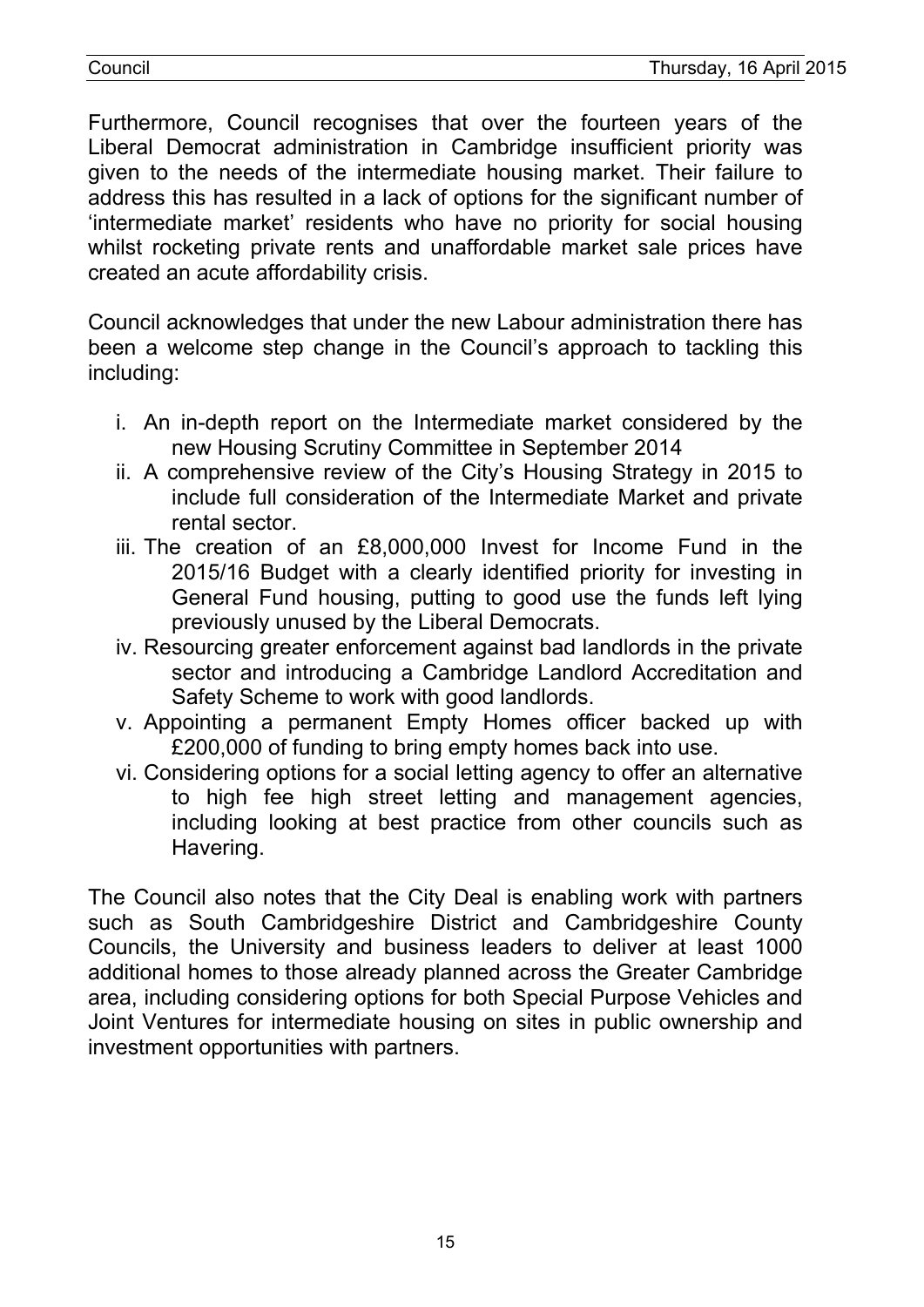# **Asylum Seekers**

Councillor Moore proposed (on behalf of Councillor Pitt) and Councillor Bick seconded the following motion:

#### Asylum Seekers

The Council notes that asylum seekers can still legitimately be in the United Kingdom following initial refusal of their claims, because they are appealing the decision or because it is not possible for them to return home. Many originally refused applications are then allowed on appeal. However while waiting for a final outcome they can be left with minimal or no support and in some cases in destitution. The cashless azure card scheme does not give enough money for people to live on, does not allow them to save or use public transport, and is dehumanizing.

The principles of natural justice would suggest that they should have decent support to live and assistance with the legal process to ensure they are heard fairly. Refugees who have been waiting for our processes should be expected and allowed to work to support themselves, both to improve integration and reduce the burden on the state, during the legal processes.

The Council further notes the long standing campaigning of the "Still Human, Still Here" campaign to raise this issue.

The Council should

- i. Bring a report to the relevant scrutiny committee to consider joining the "Still Human, Still Here" campaign and any impacts this may have on council activity as soon as reasonably possible.
- ii. Write to both Cambridge's MPs and to the Home Secretary and Immigration Minister, following the General Election, asking them to support those seeking protection from persecution.
- iii. Endorse the findings of the All Party Parliamentary Inquiry on Asylum Support for Children.
- iv. Ask group leaders to work through the Local Government Association to encourage other Councils to join the campaign.